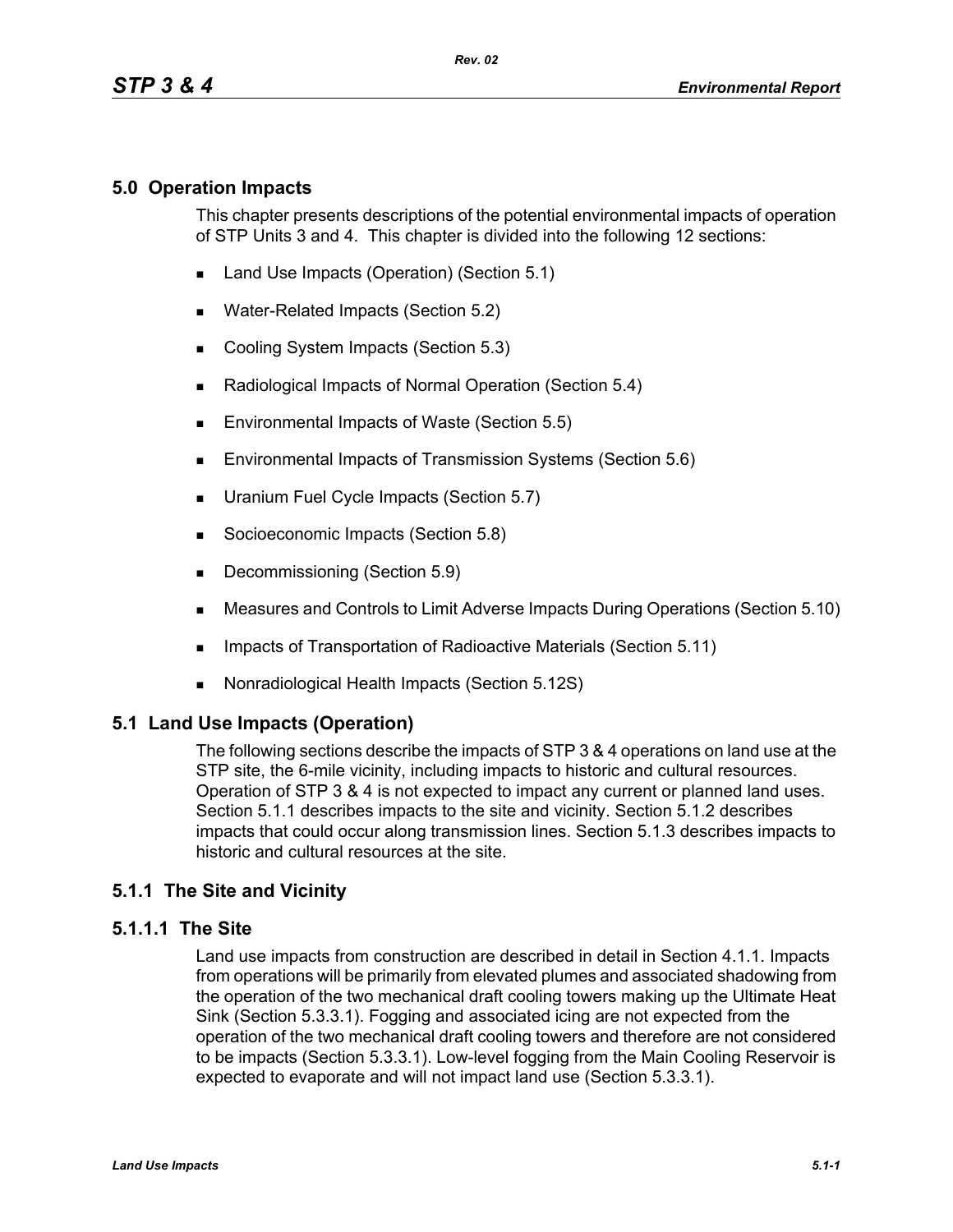The only other additional impacts to land use from operations will be the impacts of salt deposition from cooling tower drift. Cooling tower design is discussed in Section 3.4.2, and impacts of the heat dissipation system, including salt deposition, are discussed in Sections 5.3.3.1 and 5.3.3.2. NUREG-1555 (Reference 5.1-1) lists a threshold value of salt deposition where leaf damage would potentially be visible. This range is 8.9 to 17.8 pounds per acre per month. Salt deposition in the immediate vicinity of the cooling tower, out to 660 feet from the centerline of the cooling towers, is predicted to have a maximum of 34420 pounds per acre per month during the SpringSummer season. SaltSalt deposition in areas out to 1300 feet from the cooling towers may be above 8.9 pounds per acre per month. However, salt deposition in all areas greater than 6601300 feet from the centerline of both the cooling towers will be below 8.9 pounds per acre per month. Salt Salt deposition in areas out to 3000 feet from the cooling towers may be above 0.89 pounds per acre month. However salt, deposition in all areas greater than 43003000 feet from the centerline of both the cooling towers will be below 0.89 pounds per acre per month. Salt deposition is notonly predicted to occur for locations moreless than one miletwo milesfrom the towers (Section 5.3.3.1.3).

There are no land use plans or anticipated changes by local or regional governmental agencies due to operations within the site. STPNOC concludes that operations impacts to land use from STP 3 & 4 will be SMALL and will not warrant mitigation.

#### **5.1.1.2 The Vicinity**

As described in Section 2.5, the operations impact evaluation assumes that the residences of STP 3 & 4 employees will be distributed across the region in the same proportion as those of STP 1 & 2 employees. The operational work force for STP 3 & 4 will be approximately 888 additional employees (Section 3.10.3). Section 5.8.2 describes the impact of 888 new employees on the region's housing market and increases in tax revenues, as some land-use changes can be driven by increased property taxes.

As discussed in Section 2.5.2.6, housing trends associated with STP 3 & 4 are expected to mirror current housing trends associated with STP 1 & 2 with approximately 83 percent of the new employees expected to live in Matagorda (60.7 percent) and Brazoria (22.4 percent) Counties. Relatively few employees live in the vicinity of the STP site; the area is rural, with few utilities or amenities. The land adjacent to STP 3 & 4 is owned by private parties and has been passed down for several generations and is largely unavailable for development. It is likely that new employees who choose to settle in Matagorda and Brazoria Counties will purchase homes or acreage outside the vicinity of the STP site in the cities of Bay City (approximately 13 air miles from the STP site), Palacios (approximately 11 air miles from the STP site), Lake Jackson (approximately 40 air miles from the STP site), or Matagorda (approximately 8 air miles from the STP site). Based on the 19 years of experience from the operation of STP 1 & 2, increased tax revenues will not spur development in the direct vicinity of the STP site. (Reference 5.1-2)

There are no land use plans or anticipated changes by local or regional governmental agencies due to operations within the vicinity. STPNOC concludes that impacts to land use in the vicinity will be SMALL and not warrant mitigation.